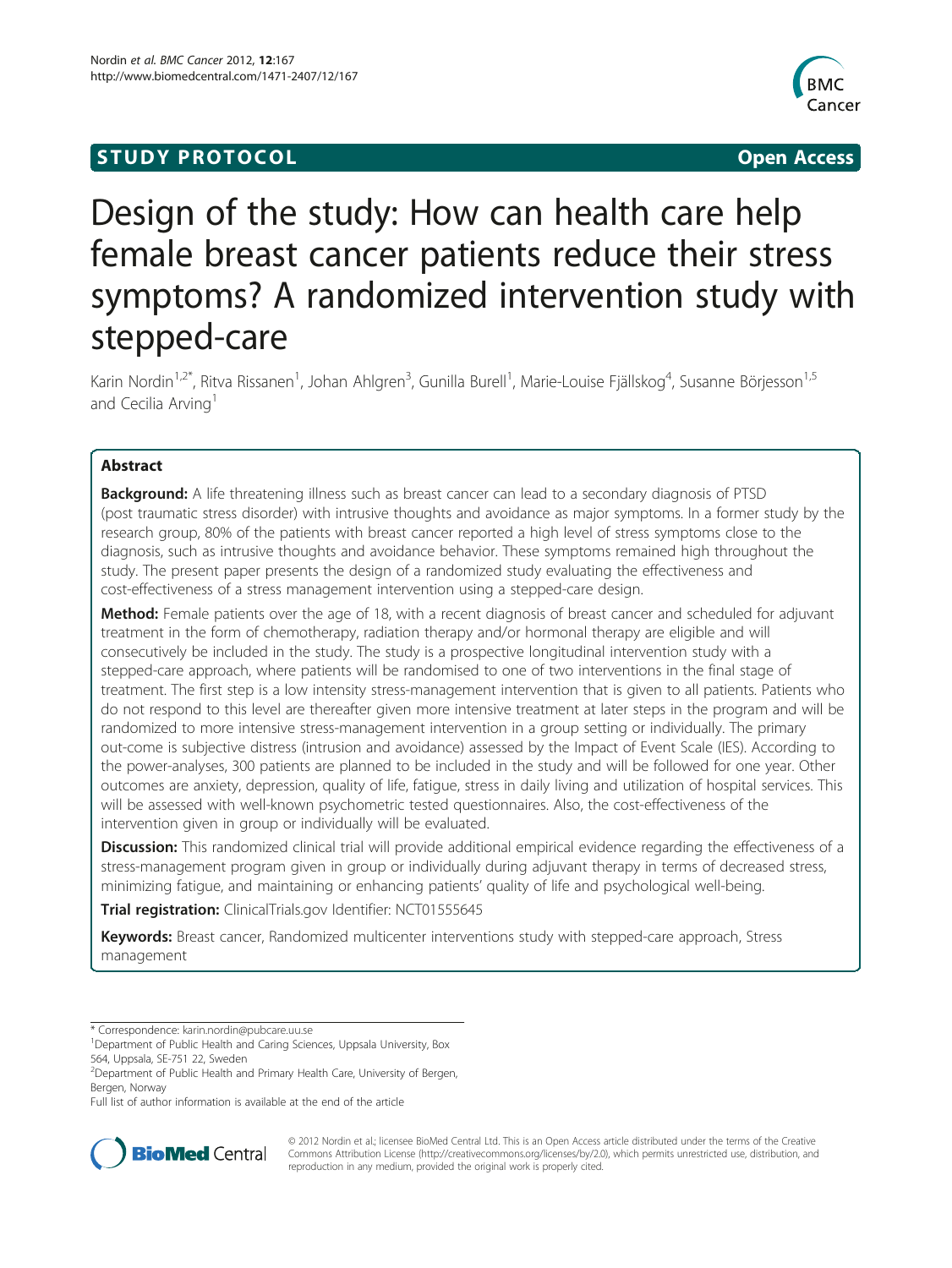# Background

A life threatening illness such as breast cancer can lead to a secondary diagnosis of PTSD (post traumatic stress disorder) [[1\]](#page-5-0). The reported frequency of PTSD for breast cancer patients varies between 2–22%, depending on methods of measurement. At present it is therefore difficult to draw any conclusions about the actual prevalence of PTSD. Intrusive thoughts, avoidance behavior and worry are all common symptoms. Nordin and Glimelius [[2\]](#page-5-0) reported that clinical levels of worry or depression in combination with intrusive thoughts in individuals with breast cancer make it possible to identify women who will need psychological support at a later stage of treatment. In a study [[3](#page-5-0)] it was found that measures of avoidance behavior could predict the effects of treatment on an individual's quality of life. Extensive avoidance behavior at the start of treatment is correlated with deterioration in physical and social functioning as well as impaired general health. Half of the women diagnosed with breast cancer in Sweden are under the age of 65 and at least theoretically gainfully employed [[4\]](#page-5-0). To juggle the demands of work and a family, especially when there are children living at home, is a demanding task [\[5](#page-5-0)]. To be diagnosed with breast cancer on top of these demands can be the straw that breaks the camel's back. At present there is very little research that has examined this combination of stress factors in women diagnosed with breast cancer.

In an international perspective there is a fair amount of evidence which indicates that methods which are based on cognitive behavior therapy can improve health-related quality of life (HRQoL), reduce psychosocial stress and increase perceived Personal control of treatment side-effects and disease symptoms for cancer patients [[6,7](#page-5-0)]. According to SBU (The Swedish Council on Technology Assessment in Health Care) providing cognitive behavior therapy 1–3 months after a traumatic event reduces the occurrence of PTSD in states of intensive stress [[8\]](#page-5-0). At present there is a lack of solid research findings for comparisons of costeffectiveness and outcome [[8](#page-5-0)].

The research group "Support project" has studied the effect of individual counselling conducted by a specially trained nurse [\[9](#page-5-0)]. This intervention was compared to the results of therapy conducted by a psychologist and to a group that received treatment as usual. The project started in 1997 with special training for nurses [[10](#page-5-0)]. The project continued during for the next 5 years and data collection was concluded in January 2002. Patients in this study had been diagnosed with breast cancer and were offered adjuvant treatment. A total of 179 patients were consecutively included. The results showed that both active treatments had a positive effect, measured in terms of increased HRQoL and decreased symptoms of stress (e.g. intrusive thoughts) in comparison to the control group who received treatment as usual [[9\]](#page-5-0). More patients in the

control group took advantage of the psychosocial support that was available for all patients in standard care as compared to both intervention groups. The level of satisfaction was generally high in both intervention groups [\[11\]](#page-5-0). However patients in the nurse-counselor groups reported that greater satisfaction with interventions for worry, information about their illness, prognosis, tests, treatment as well as general contact with health care facilities than patients in the psychologist groups. Utilization of health care and number of days on sick leave can be attributed to the adjuvant treatment [[12](#page-5-0)]. Both the intervention groups had lower total costs for medical care than the control group who required more days for in-patient care. The conclusions that can be drawn from this study are that the psychosocial interventions were useful for breast cancer patients, that they were relatively inexpensive and that interventions offered by nurses were as effective as those given by psychologists. The results of the "Support Project" described above generated additional questions. Most patients reported relatively high levels of HRQoL as well as relatively low levels of symptoms and side-effects of their illness and treatment. Despite these findings 75% of the patients reported that they had problems for which the psychosocial interventions provided help. A more detailed analysis of the data showed that 80% of the patients in the study reported a high level of stress symptoms initially, such as intrusive thoughts and avoidance behavior. These symptoms remained high throughout the study. Other symptoms such as worry and depression were also reported at high levels initially but these symptoms had decreased to normal levels after 3 months. This indicates that here is a need for closer examination of other factors for breast cancer patients, such as stress-related symptoms and behavior, predictors for stress, effects on role and social functions as well as utilization of heath care, sick leave and return to work settings. In addition there is a need to study how psychosocial interventions with a focus on stress management can influence the above-mentioned factors.

This paper presents the design of a randomized multicentre trial to evaluate the effectiveness and costeffectiveness of a stress management intervention using a stepped- care approach. The first step is a low intensity intervention that is given to all patients. Patients who do not respond to this level are thereafter given more intensive treatment at step 2 in the program. They will in step 2 be randomised to more intensive stress-management intervention in a group setting or individual. The hypothesis is that half of the individuals assigned to a low intensity intervention will be significantly improved after treatment. For individuals who continue to have symptoms after low intensity treatment it is hypothesized that continued treatment in a group setting with high intensity interventions will be more cost-effective. In addition the assumption is that reduction of stress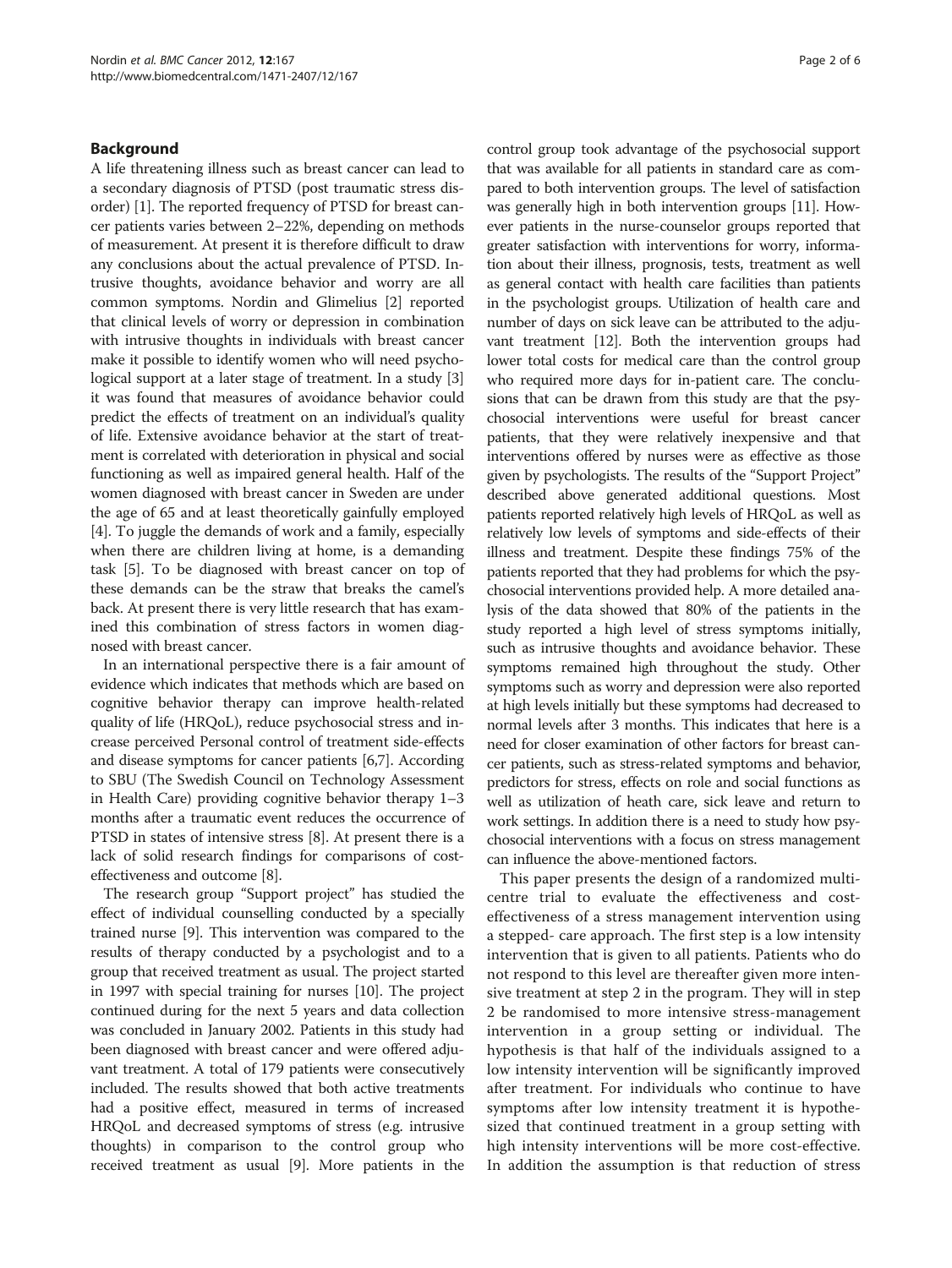symptoms in women with breast cancer will lead to a reduction in socio-economic costs.

## **Methods**

#### Patients

Female patients over the age of 18, with a recent diagnosis of breast cancer and scheduled for adjuvant treatment in the form of chemotherapy, radiation therapy and/or hormonal therapy are eligible for this study and will consecutively be included in the project. Patients will be recruited from three hospitals in the central part of Sweden (Uppsala, Gävle and Falun). Criteria for exclusion are an ongoing psychiatric condition or language deficiencies in Swedish. According to the power calculations, a total sample of 300 patients is necessary.

## Design

The study is a prospective longitudinal intervention study with a stepped-care approach [\[13](#page-5-0)], where patients will be randomised to one of two interventions in the final stage of treatment. One of the key concepts in the stepped-care model is that the needs of the individual are matched to the appropriate level of care [\[13](#page-5-0)]. The first step is a low intensity intervention that is given to all patients. Patients who do not respond to this level are thereafter given more intensive treatment at later steps in the program. Since methods from CBT (cognitive behavior therapy) have already been shown not only to reduce the risk for PTSD [[8\]](#page-5-0) but also to have a positive effect on quality of life and psychological well being for patients with breast cancer [[9,14](#page-5-0)], there is no control group in the study. All patients  $(n = 300)$  will receive the first level of the intervention program. All patients (estimated to  $n = 150$ ) who continue to report stress symptoms after the first step of the intervention program will be given the chance to participate in the second step of the program. The second step includes randomisation to one of two treatments: a stress management group or individual stress management (See Figure 1). With this design it will be possible to study the prevalence of stress related symptoms as well as to study which factors predict which patients will be Clinically Significant Improved (CSI) with a basic level of education about stress management. In addition the study will help to identify those patients who need additional help and to compare the effects of individual and group interventions.

# Intervention

All patients start at the first step of the intervention program and receive detailed information about different stress symptoms and different ways to deal with them. Patients will be given the opportunity to ask questions and will receive written material to be read at home. All patients are evaluated at the end of the intervention (Table [1](#page-3-0)) to see if they are clinically significant improved



(CSI). CSI is defined as a decrease in stress related symptoms as measured by Impact of Event Scale (IES) and/or the Hospital and Depression Scale (HADS) from clinical levels to normal results. Patients who are evaluated as CSI as well as patients who did not report clinical levels on IES or HADS at the start of the intervention leave the program but are followed up during the coming year (Table [1](#page-3-0)). The remaining patients will be asked if they wish to continue in the program to the next step. Those patients who wish to continue will be randomised to group (Step 2a) or individual stress management (Step 2b). Within a week after randomisation patients will be contacted by telephone to receive information about which group they are assigned to and practical details about the start of the intervention.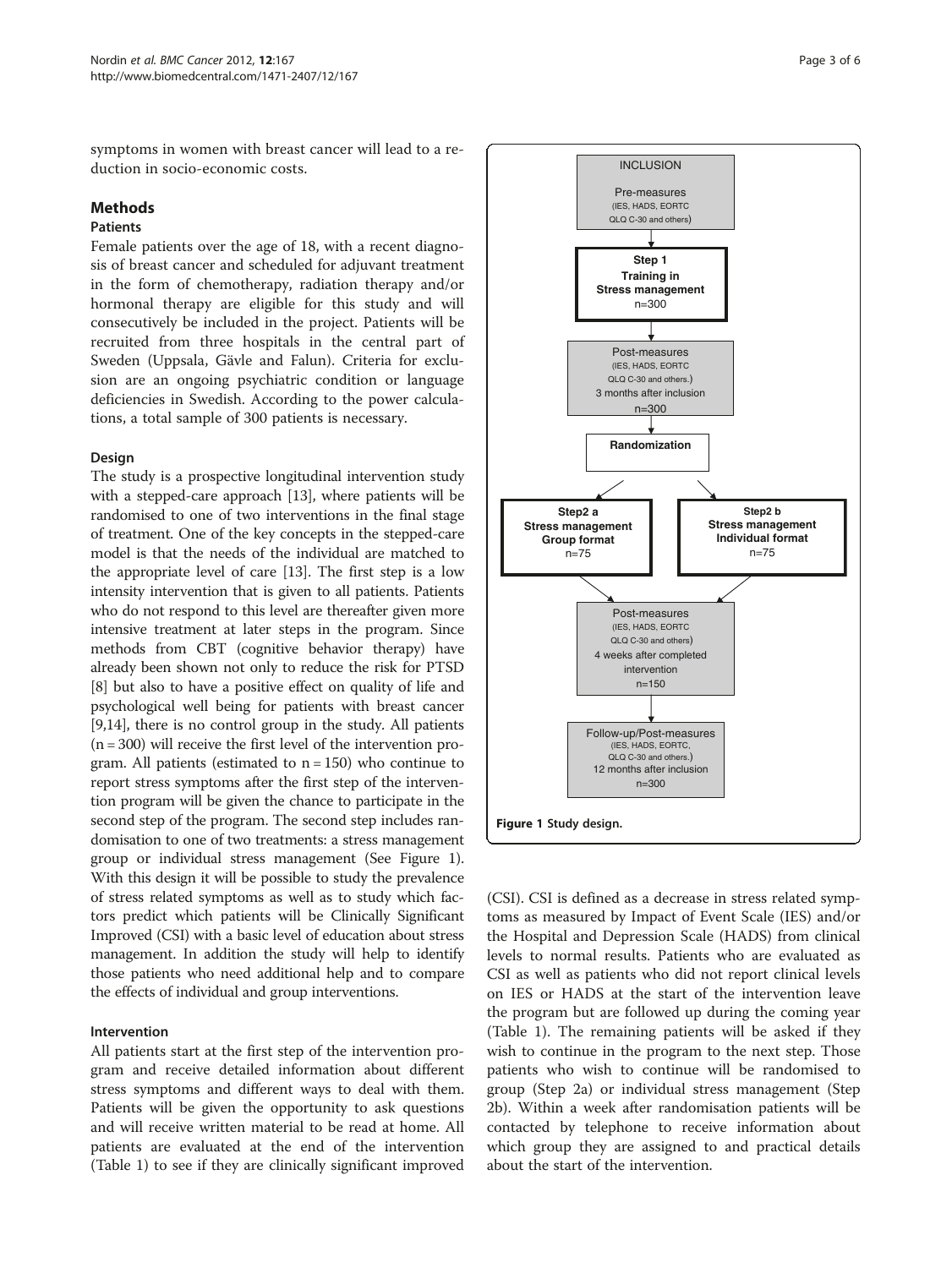| <b>Questionnaire</b>                                               | Inclusion | Time of assessment |                             |                     |                                            |                                              |
|--------------------------------------------------------------------|-----------|--------------------|-----------------------------|---------------------|--------------------------------------------|----------------------------------------------|
|                                                                    |           | InterventionStep 1 | 3 months<br>after inclusion | InterventionsStep 2 | 1 month after<br>completed<br>intervention | 12 months after<br>completed<br>intervention |
| n                                                                  | 300       | 300                | 300                         | 150                 | 150                                        | 300                                          |
| IES [15]                                                           | Χ         |                    | Χ                           |                     | Χ                                          | Χ                                            |
| <b>HADS</b> [16]                                                   | X         |                    | X                           |                     | X                                          | X                                            |
| EORTC QLQ C-30 [17]                                                | X         |                    | Χ                           |                     | Χ                                          | Χ                                            |
| <b>EORTC QLQ BR-23 [18]</b>                                        | X         |                    | X                           |                     | X                                          | X                                            |
| EQ-5D [19]                                                         | Χ         |                    | X                           |                     | X                                          | X                                            |
| MFI [20,21]                                                        | X         |                    | Χ                           |                     | Χ                                          | Χ                                            |
| Stress in daily living [22]                                        | X         |                    | Χ                           |                     | Χ                                          | Χ                                            |
| Self-reported sick leave and<br>use of other professional services | $\times$  |                    | Χ                           |                     | X                                          | X                                            |
| Background data                                                    | X         |                    |                             |                     |                                            | Χ                                            |
| Patient satisfaction<br>with interventions [11]                    |           |                    | Χ                           |                     | Χ                                          | Χ                                            |
| PGPQ $[23]$ (n = 150)                                              |           |                    | Χ                           |                     | X                                          | X                                            |

<span id="page-3-0"></span>Table 1 Summary of interventions and measures used at repeated points in time

#### Intervention, Step 2

#### Step 2a

Stress management, group format. Participants (6–8 patients/group) will meet for 2 hours every week for a total of 20 hours. In the intervals between the group meetings patients will be asked to do homework. This homework can entail practicing problem-solving techniques, keeping a diary, practicing relaxation or participating in physical activities. Each group meeting has a specific subject, derived from the 6 components in the intervention [[24\]](#page-5-0). These components concern 1) basic knowledge about cancer, treatment, healthy living and stress reactions, 2) self-awareness with the help of a diary for thoughts, feelings and behavior, as well as group discussions of specific cases 3) instruction in various techniques about how to express negative feelings, how to communicate with others more effectively how to change behaviors related to stress, anger, worry and depression 4) training these techniques in real-life situations outside the group, 5) cognitive restructuring with the help of diaries, techniques and group dynamics and 6) spirituality, in a broad sense, with group discussions of quality of life, values, self-confidence and optimism. Written materials, case studies and video presentations will be used.

#### Step 2b Individual intervention

The methods and techniques will be the same as those used in the group intervention. The first session will be used for a detailed assessment of the individual's psychosocial problems, as used in earlier studies [\[9,11](#page-5-0)]. The sessions will last 45–60 minutes. The number of sessions will depend on the individual patient's problems and the joint assessment made by the patient and nurse together. The total number of sessions will be at least 4, with a maximum of 8. The contents of the sessions are Session 1: Assessment, Session 2: Analysis of diary (self-registration) and suggestions for problem management, Session 3: Evaluation of problem management skills Session 4: Follow-up and conclusion of the intervention. When necessary Sessions 5–8 will address specific obstacles and continued practice.

#### Implementation

Patients will receive written information about the project when they receive notice for a doctor's appointment to discuss adjuvant treatment for breast cancer. They will be asked if they wish to participate in the project for stress management by their doctor or by a member of the project group after the appointment. If they answer "yes" they will then receive the first set of questionnaires. Their answers constitute the baseline measures as well as a prevalence screening for stress symptoms. When the questionnaires are completed the patient will receive a written invitation to Step 1 of the intervention program, i.e. to a lecture on stress management. The intervention program will take place in Falun, Gävle or Uppsala, and be conducted by specially trained nurses who will receive continual supervision. The nurses who conduct the intervention program will be trained in general stress management, psychosocial oncology as well as assessment and treatment of psychosocial problems.

#### Data collection

Data will be collected by use of well-known questionnaires. An outline of the assessment points and questionnaires are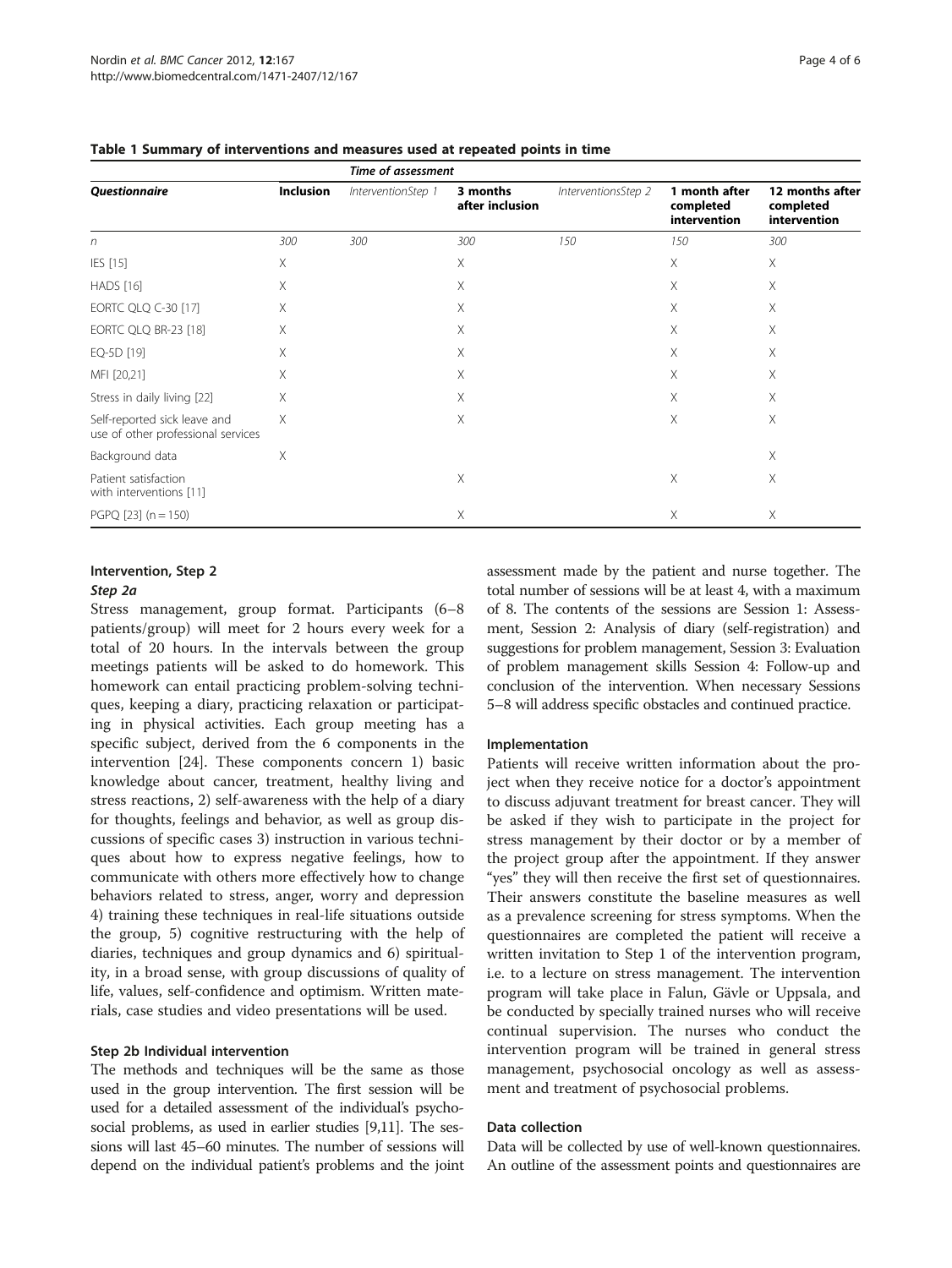included in Table [1](#page-3-0). When patients are included in the study, they were mailed the baseline questionnaires, which included a signed consent to participate and a prepaid envelope. Later measurements will be sent out to the patients' homes, together with a stamped, pre-addressed envelope. Patients who have not returned the completed questionnaires after 14 days will be contacted by telephone by a member of the project staff to insure as high a response rate as possible. Information about the patients' demographic and medical background will be obtained from their medical records. Utilization of hospital services will be collected from the hospitals' computer systems. Information about utilization of other professional care facilities will be collected from patients'self-reports. Sick-leave information will also be collected by self-report. The nurse-counsellor will record attendance at individual and group sessions.

#### Data analysis

SPSS® ANOVA will be used to analyze differences between groups and for repeated measures over time for the continuous variables while nominal (categorical) variables will be tested with chi square (exact). Although not all the criteria for normal distribution are met by this selection the parametric tests are robust enough to be used. Patients' levels of stress related symptoms will be categorized according to recognized cut-off points (See references in Table [1](#page-3-0)). A hierarchical linear regression analysis will be used to examine which variables predict stress symptoms and utilization of health care services as well as sick leave and return to work. Power calculations have been done for IES based on data from Support Project. On the basis of these conditions (power = 0.8,  $p = .05$  and effect size = 0.59) at least 64 patients must be included in each group (i.e. a total of 128) patients) to detect a significant difference on IES.

#### Ethical considerations

The project has been approved the Regional Ethical Review Board in Uppsala 20090327, Diary number 2008/ 382. A written informed consent for participation in the study was obtained from participants. The interventions in the project will be provided by specially trained staff and supervised continuously so that any potentially harmful interventions can be detected early in treatment and corrected immediately. Filling in numerous questionnaires can be demanding. The questionnaires used in this study have been chosen with care, both in terms of length and number. However, if the number or length of questionnaires were to be further reduced it could make it difficult to reach any conclusions, which would reduce the value of this study for patients and grantgivers alike.

#### **Discussion**

The interventions that are planned for in this project are directed towards symptoms that can make or break the course of illness for an individual patient. Hopefully the project will show that a stepped-care approach can help and support individual patients at the right level of care. All patients will receive stress management training. Those who require more help will receive additional treatment for their symptoms in the form of individual or group counselling. Health care and society may gain substantially from the planned intervention program, both in the form of individualized psychosocial support and reduced utilization of health care, preserved work capacity or a quicker return to work. The more intensive support will only be offered to those patients who show a clear need. For research purposes it is also important to increase what is known about stressors that are specific to women diagnosed with breast cancer and to develop interventions that are directed at these symptoms. This study will be conducted in three different counties in central Sweden which contributes to increased generalization and dissemination of the results of the study. This can lead to implementation of similar evidenced-based psychosocial care for cancer patients within a large geographical area.

Limitations of the study should be noted as well. The lack of a true control-group in step-2 can result in difficulties to interpret the effects of the stress-intervention. If there is a positive result, we cannot be absolutely sure that this effect would not be present in an untreated group. However, we consider not to have a untreated control since methods from CBT (cognitive behavior therapy) have already been shown not only to reduce the risk for PTSD [[8\]](#page-5-0) but also to have a positive effect on quality of life and psychological well being for patients with breast cancer [[9,14](#page-5-0)]. It would not be ethical to withdraw patients in need from a treatment that has been found effective.

# Competing interests

The authors declare that they have no competing interests.

#### Acknowledgements

This study is funded by the Swedish Research Council, The Swedish Cancer Society and the Regional Research Council in Uppsala-Örebro.

#### Author details

<sup>1</sup>Department of Public Health and Caring Sciences, Uppsala University, Box 564, Uppsala, SE-751 22, Sweden. <sup>2</sup>Department of Public Health and Primary Health Care, University of Bergen, Bergen, Norway. <sup>3</sup> Department of Oncology Gävle hospital, and Centre for Research and Development, Uppsala University, Uppsala, Sweden. <sup>4</sup>Department of Oncology, Radiology and Clinical Immunology, Uppsala University, Uppsala, Sweden. <sup>5</sup>Department of Surgery, Central Hospital of Falun, Falun, Sweden.

#### Authors' contributions

KN, JA, GB, M-LF and CA were involved in the design of the study. KN and CA are the principal investigators of this study. RR and SB is conducting this research in fulfillment of a PhD, and will together with CA be responsible for data collection, and RR, SB and CA will together with KN, JA and M-LF do the analysis and interpretation. All authors have read and approved the final version of the manuscript.